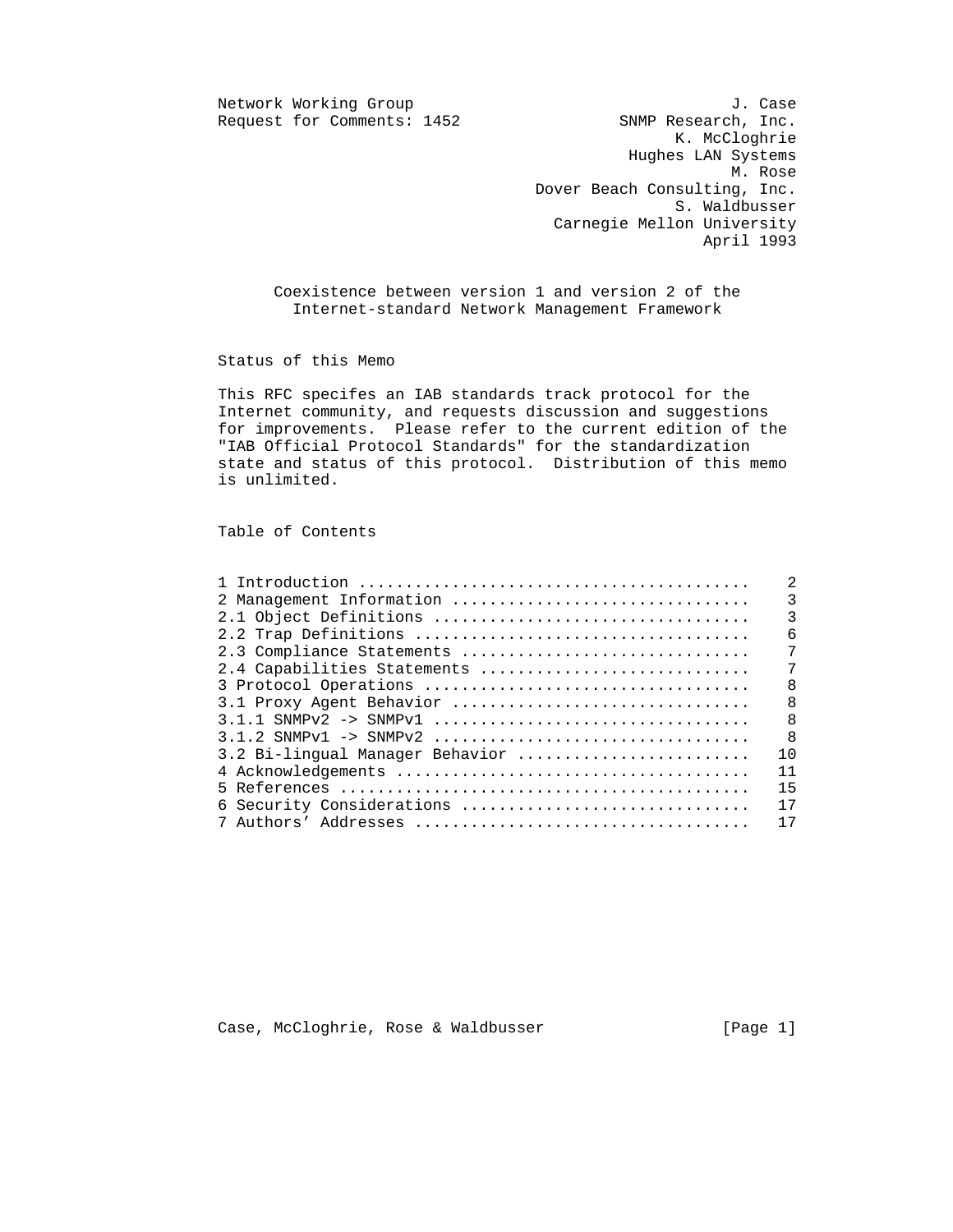1. Introduction

 The purpose of this document is to describe coexistence between version 2 of the Internet-standard Network Management Framework, termed the SNMP version 2 framework (SNMPv2) [1], and the original Internet-standard Network Management Framework (SNMPv1), which consists of these three documents:

 RFC 1155 [2] which defines the Structure of Management Information (SMI), the mechanisms used for describing and naming objects for the purpose of management.

 RFC 1212 [3] which defines a more concise description mechanism, which is wholly consistent with the SMI.

 RFC 1157 [4] which defines the Simple Network Management Protocol (SNMP), the protocol used for network access to managed objects.

Case, McCloghrie, Rose & Waldbusser [Page 2]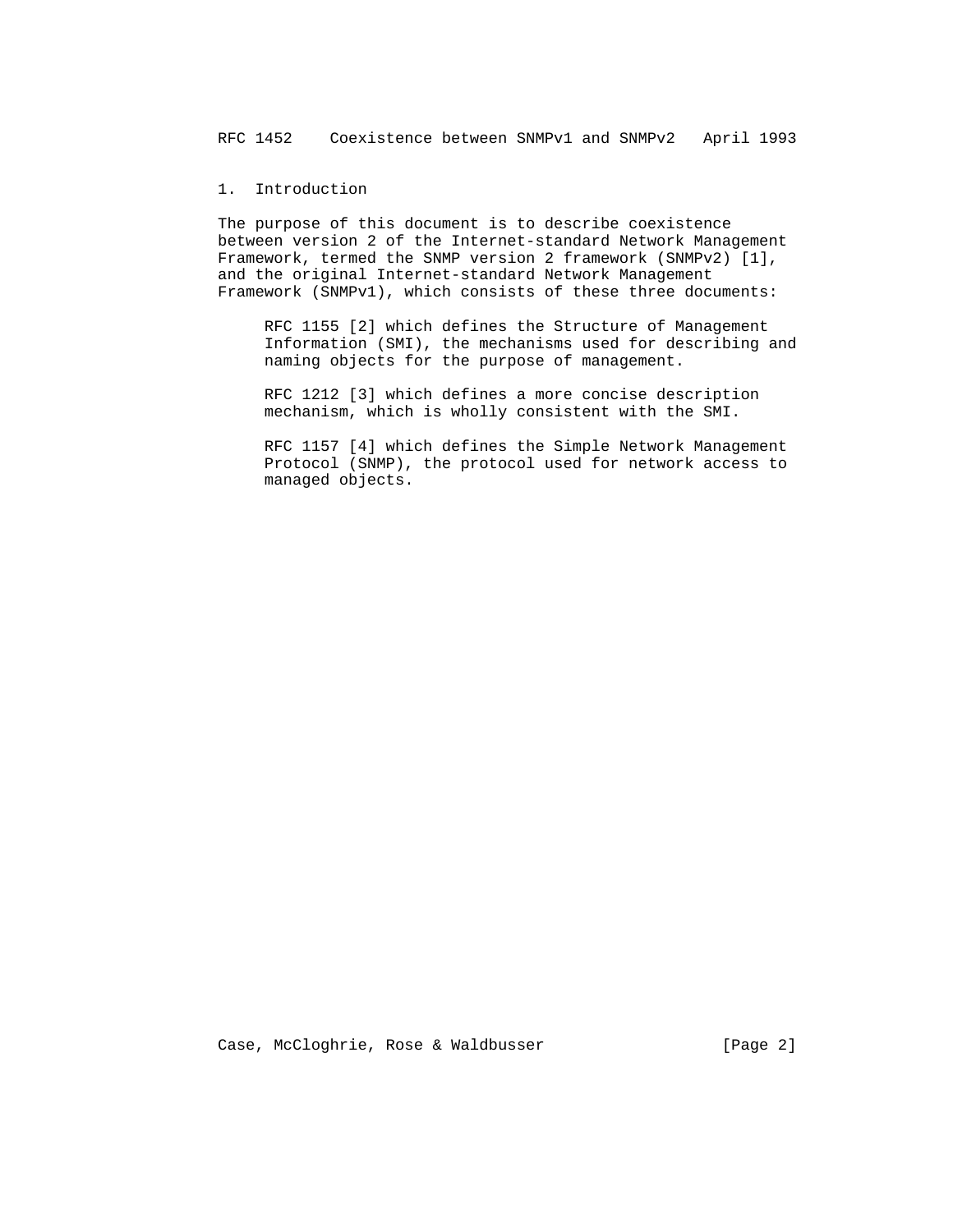## 2. Management Information

 The SNMPv2 approach towards describing collections of managed objects is nearly a proper superset of the approach defined in the Internet-standard Network Management Framework. For example, both approaches use ASN.1 [5] as the basis for a formal descriptive notation. Indeed, one might note that the SNMPv2 approach largely codifies the existing practice for defining MIB modules, based on extensive experience with the current framework.

The SNMPv2 documents which deal with information modules are:

 Structure of Management Information for SNMPv2 [6], which defines concise notations for describing information modules, managed objects and notifications;

 Textual Conventions for SNMPv2 [7], which defines a concise notation for describing textual conventions, and also defines some initial conventions; and,

 Conformance Statements for SNMPv2 [8], which defines concise notation for describing compliance and capabilities statements.

 The following sections consider the three areas: MIB modules, compliance statements, and capabilities statements.

 MIB modules defined using the current framework may continue to be used with the SNMPv2 protocol. However, for the MIB modules to conform to the SNMPv2 framework, the following changes are required:

2.1. Object Definitions

 In general, conversion of a MIB module does not require the deprecation of the objects contained therein. Only if the semantics of an object truly changes should deprecation be performed.

 (1) The IMPORTS statement must reference SNMPv2-SMI, instead of RFC1155-SMI and RFC-1212.

Case, McCloghrie, Rose & Waldbusser (Page 3)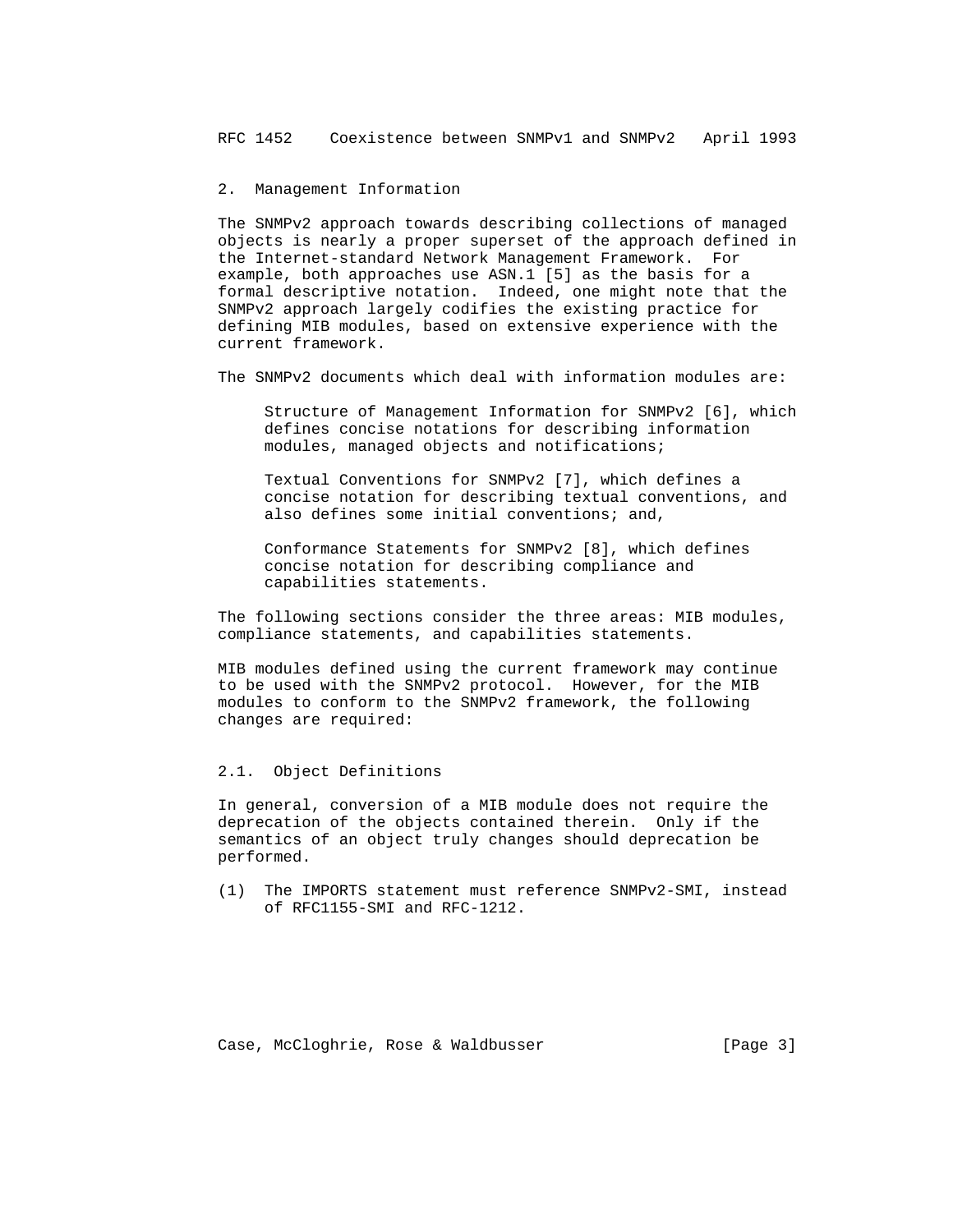- (2) The MODULE-IDENTITY macro must be invoked immediately after any IMPORTs or EXPORTs statement.
- (3) For any descriptor which contains the hyphen character, the hyphen character is removed.
- (4) For any object with an integer-valued SYNTAX clause, in which the corresponding INTEGER does not have a range restriction (i.e., the INTEGER has neither a defined set of named-number enumerations nor an assignment of lower and upper-bounds on its value), the object must have the value of its SYNTAX clause changed to Integer32.
- (5) For any object with a SYNTAX clause value of an enumerated INTEGER, the hyphen character is removed from any named-number labels which contain the hyphen character.
- (6) For any object with a SYNTAX clause value of Counter, the object must have the value of its SYNTAX clause changed to Counter32.
- (7) For any object with a SYNTAX clause value of Gauge, the object must have the value of its SYNTAX clause changed to Gauge32.
- (8) For all objects, the ACCESS clause must be replaced by a MAX-ACCESS clause. The value of the MAX-ACCESS clause is the same as that of the ACCESS clause unless some other value makes "protocol sense" as the maximal level of access for the object. In particular, object types for which instances can be explicitly created by a protocol set operation, will have a MAX-ACCESS clause of "read create". If the value of the ACCESS clause is "write only", then the value of the MAX-ACCESS clause is "read write", and the DESCRIPTION clause notes that reading this object will result implementation-specific results.
- (9) For any columnar object which is used solely for instance identification in a conceptual row, the object must have the value of its MAX-ACCESS clause set to "not accessible", unless all columnar objects of the conceptual row are used for instance identification, in which case, the MAX-ACCESS clause for one of them must be something other than "not-accessible".

Case, McCloghrie, Rose & Waldbusser [Page 4]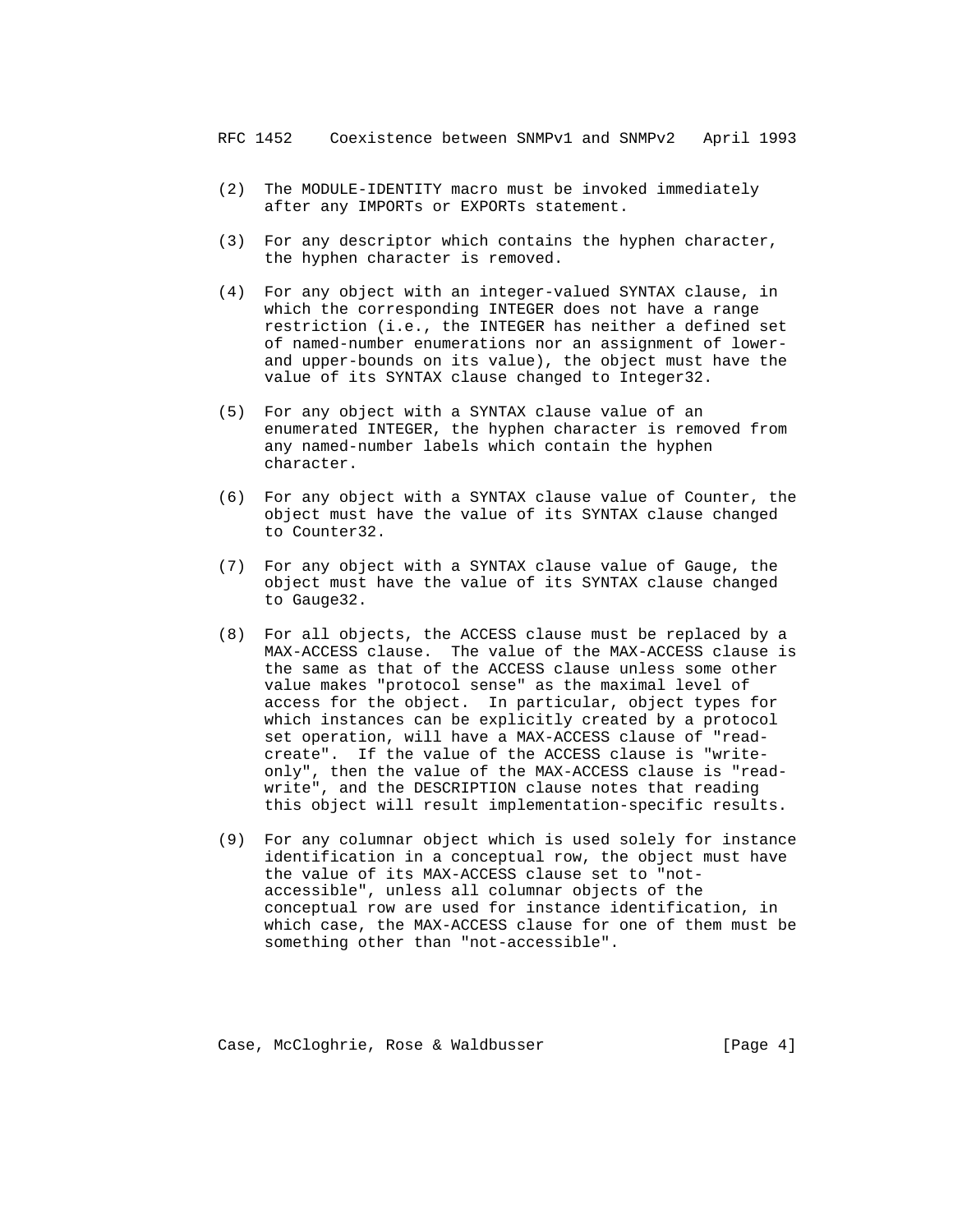- (10) For all objects, if the value of the STATUS clause is "mandatory", the value must be replaced with "current".
- (11) For all objects, if the value of the STATUS clause is "optional", the value must be replaced with "obsolete".
- (12) For any object not containing a DESCRIPTION clause, the object must have a DESCRIPTION clause defined.
- (13) For any object corresponding to a conceptual row which does not have an INDEX clause, the object must have either an INDEX clause or an AUGMENTS clause defined.
- (14) For any object with an INDEX clause that references an object with a syntax of NetworkAddress, the value of the STATUS clause of the both objects is changed to "obsolete".
- (15) For any object containing a DEFVAL clause with an OBJECT IDENTIFIER value which is expressed as a collection of sub-identifiers, change the value to reference a single ASN.1 identifier.

Other changes are desirable, but not necessary:

- (1) Creation and deletion of conceptual rows is inconsistent using the current framework. The SNMPv2 framework corrects this. As such, if the MIB module undergoes review early in its lifetime, and it contains conceptual tables which allow creation and deletion of conceptual rows, then it may be worthwhile to deprecate the objects relating to those tables and replacing them with objects defined using the new approach.
- (2) For any object with a string-valued SYNTAX clause, in which the corresponding OCTET STRING does not have a size restriction (i.e., the OCTET STRING has no assignment of lower- and upper-bounds on its length), one might consider defining the bounds for the size of the object.
- (3) For all textual conventions informally defined in the MIB module, one might consider redefining those conventions using the TEXTUAL-CONVENTION macro. Such a change would not necessitate deprecating objects previously defined using an informal textual convention.

Case, McCloghrie, Rose & Waldbusser (Page 5)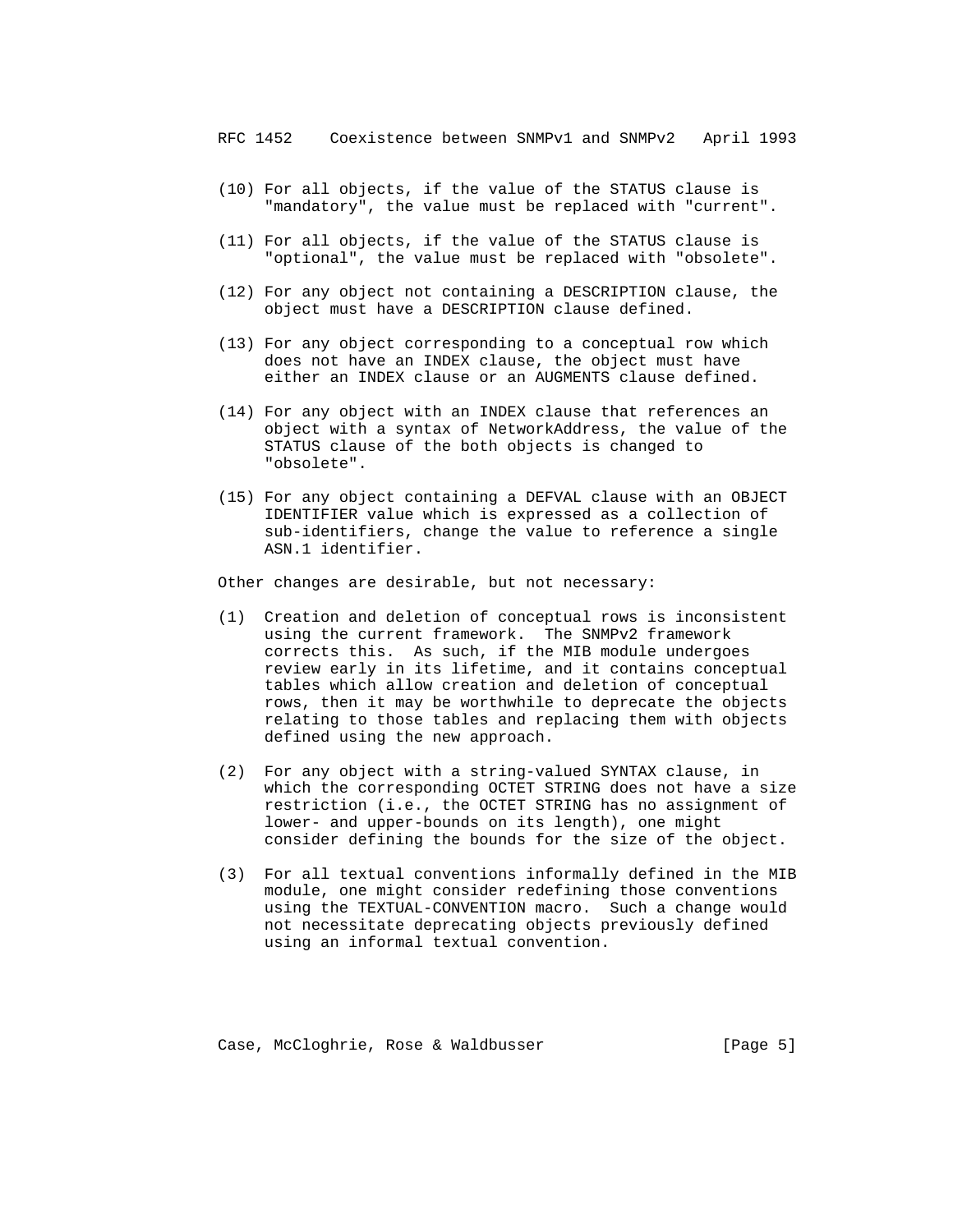- (4) For any object which represents a measurement in some kind of units, one might consider adding a UNITS clause to the definition of that object.
- (5) For any conceptual row which is an extension of another conceptual row, i.e., for which subordinate columnar objects both exist and are identified via the same semantics as the other conceptual row, one might consider using an AUGMENTS clause in place of the INDEX clause for the object corresponding to the conceptual row which is an extension.

 Finally, when encountering common errors in SNMPv1 MIB modules:

- (1) For any object with a SYNTAX clause value of an enumerated INTEGER, if a named-number enumeration is present with a value of zero, the value of the STATUS clause of that object is changed to "obsolete".
- (2) For any non-columnar object that is instanced as if it were immediately subordinate to a conceptual row, the value of the STATUS clause of that object is changed to "obsolete".
- (3) For any conceptual row object that is not contained immediately subordinate to a conceptual table, the value of the STATUS clause of that object (and all subordinate objects) is changed to "obsolete".

## 2.2. Trap Definitions

 If a MIB module is changed to conform to the SNMPv2 framework, then each occurrence of the TRAP-TYPE macro must be changed to a corresponding invocation of the NOTIFICATION-TYPE macro:

- (1) The IMPORTS statement must not reference RFC-1215.
- (2) The ENTERPRISES clause must be removed.
- (3) The VARIABLES clause must be renamed to the OBJECTS clause.

Case, McCloghrie, Rose & Waldbusser (Page 6)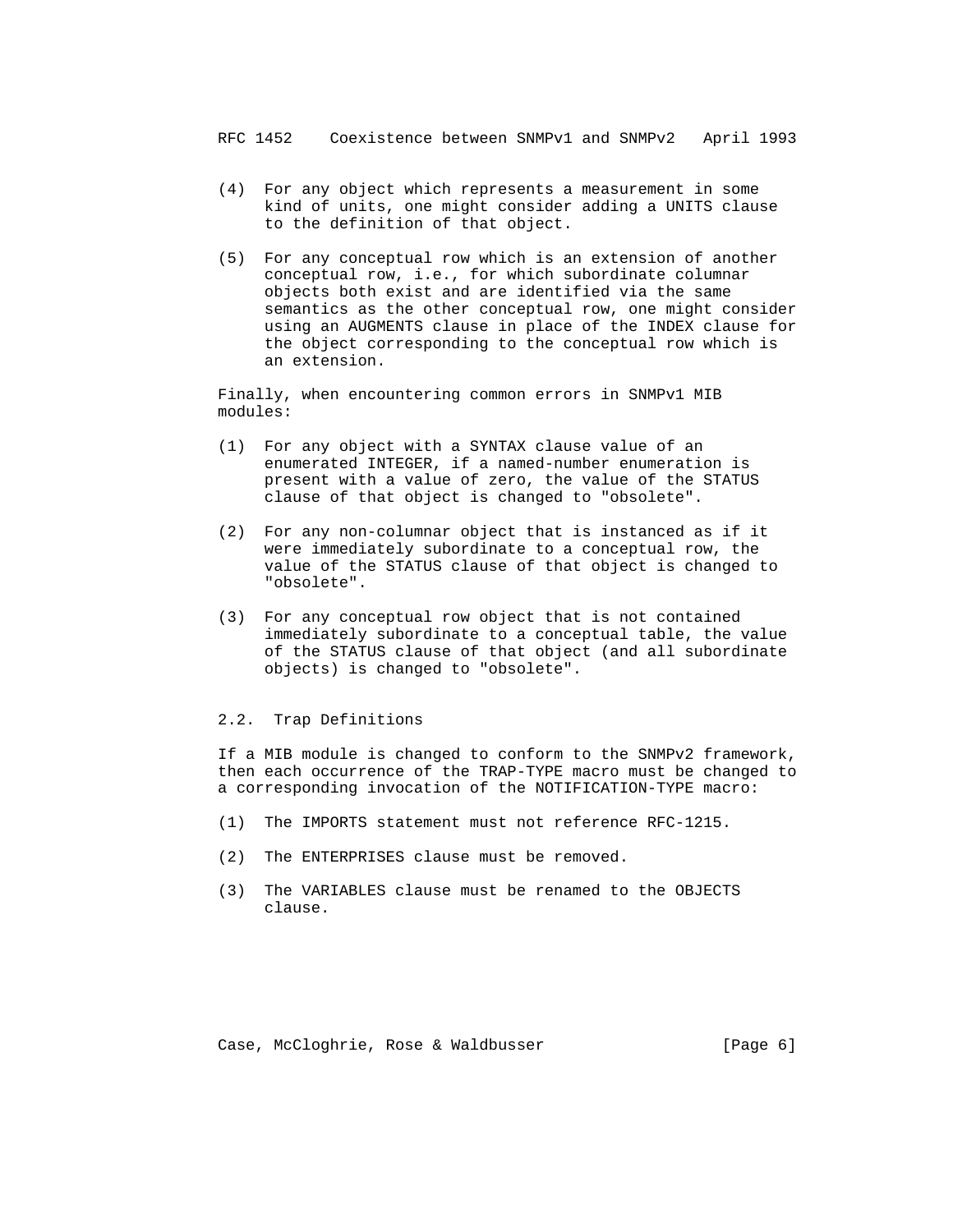- (4) The STATUS clause must be added.
- (5) The value of an invocation of the NOTIFICATION-TYPE macro is an OBJECT IDENTIFIER, not an INTEGER, and must be changed accordingly.

## 2.3. Compliance Statements

 For those information modules which are "standard", a corresponding invocation of the MODULE-COMPLIANCE macro must be included within the information module (or in a companion information module), and any commentary text in the information module which relates to compliance must be removed. Typically this editing can occur when the information module undergoes review.

# 2.4. Capabilities Statements

 In the current framework, the informational document [9] uses the MODULE-CONFORMANCE macro to describe an agent's capabilities with respect to one or more MIB modules. Converting such a description for use with the SNMPv2 framework requires these changes:

- (1) Use the macro name AGENT-CAPABILITIES instead of MODULE- CONFORMANCE.
- (2) The STATUS clause must be added.
- (3) For all occurrences of the CREATION-REQUIRES clause, note the slight change in semantics, and omit this clause if appropriate.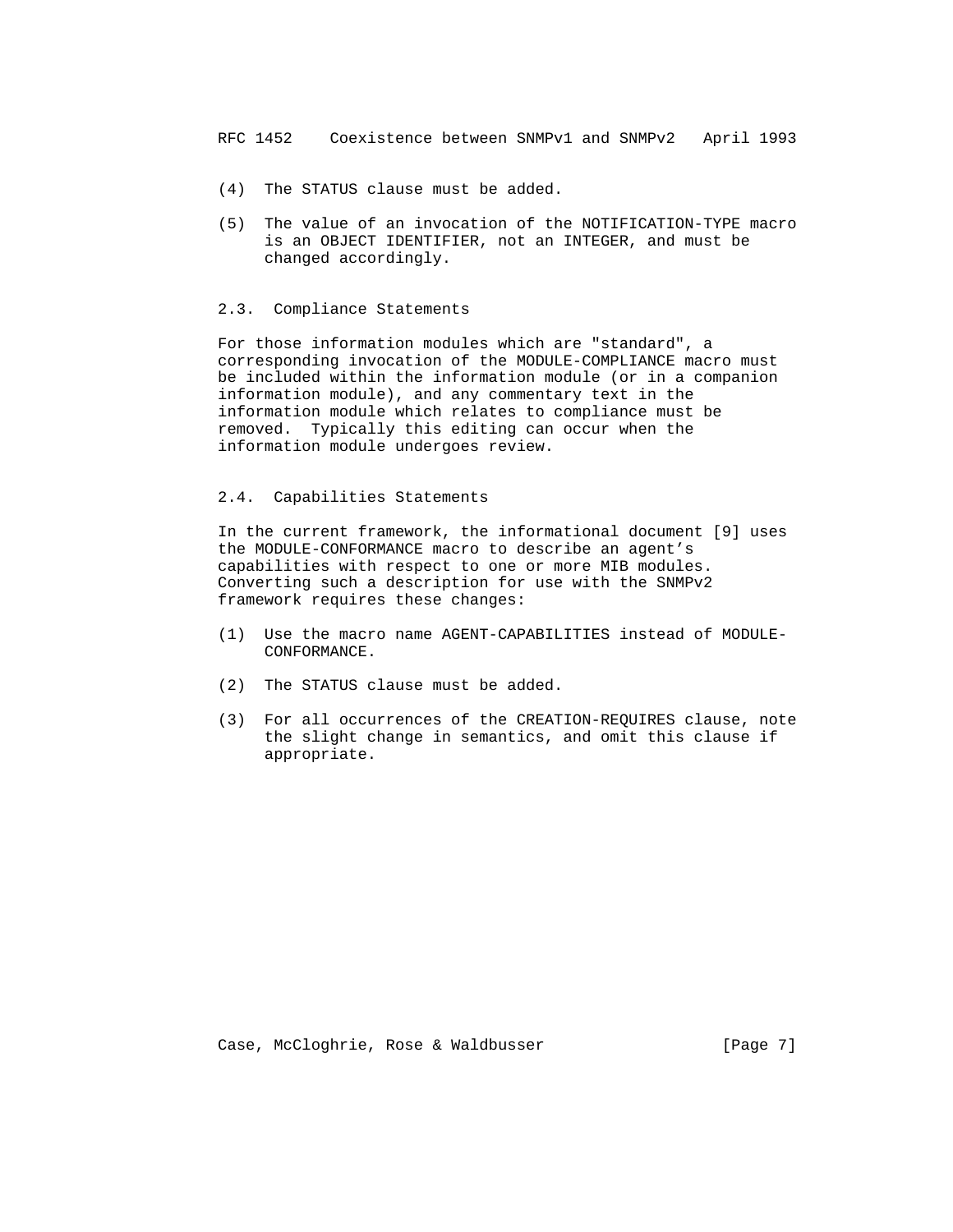#### 3. Protocol Operations

The SNMPv2 documents which deal with protocol operations are:

 Protocol Operations for SNMPv2 [10], which defines the syntax and semantics of the operations conveyed by the protocol; and,

 Transport Mappings for SNMPv2 [11], which defines how the protocol operations are carried over different transport services.

 The following section considers two areas: the proxy behavior between a SNMPv2 entity and a SNMPv1 agent; and, the behavior of "bi-lingual" protocol entities acting in a manager role.

# 3.1. Proxy Agent Behavior

 To achieve coexistence at the protocol-level, a proxy mechanism may be used. A SNMPv2 entity acting in an agent role may be implemented and configured to act in the role of a proxy agent.

# 3.1.1. SNMPv2 -> SNMPv1

 When converting requests from a SNMPv2 entity acting in a manager role into requests sent to a SNMPv1 entity acting in an agent role:

- (1) If a GetRequest-PDU, GetNextRequest-PDU, or SetRequest- PDU is received, then it is passed unaltered by the proxy agent.
- (2) If a GetBulkRequest-PDU is received, the proxy agent sets the non-repeaters and max-repetitions fields to zero, and sets the tag of the PDU to GetNextRequest-PDU.

## 3.1.2. SNMPv1 -> SNMPv2

 When converting responses received from a SNMPv1 entity acting in an agent role into responses sent to a SNMPv2 entity acting in a manager role:

Case, McCloghrie, Rose & Waldbusser (Page 8)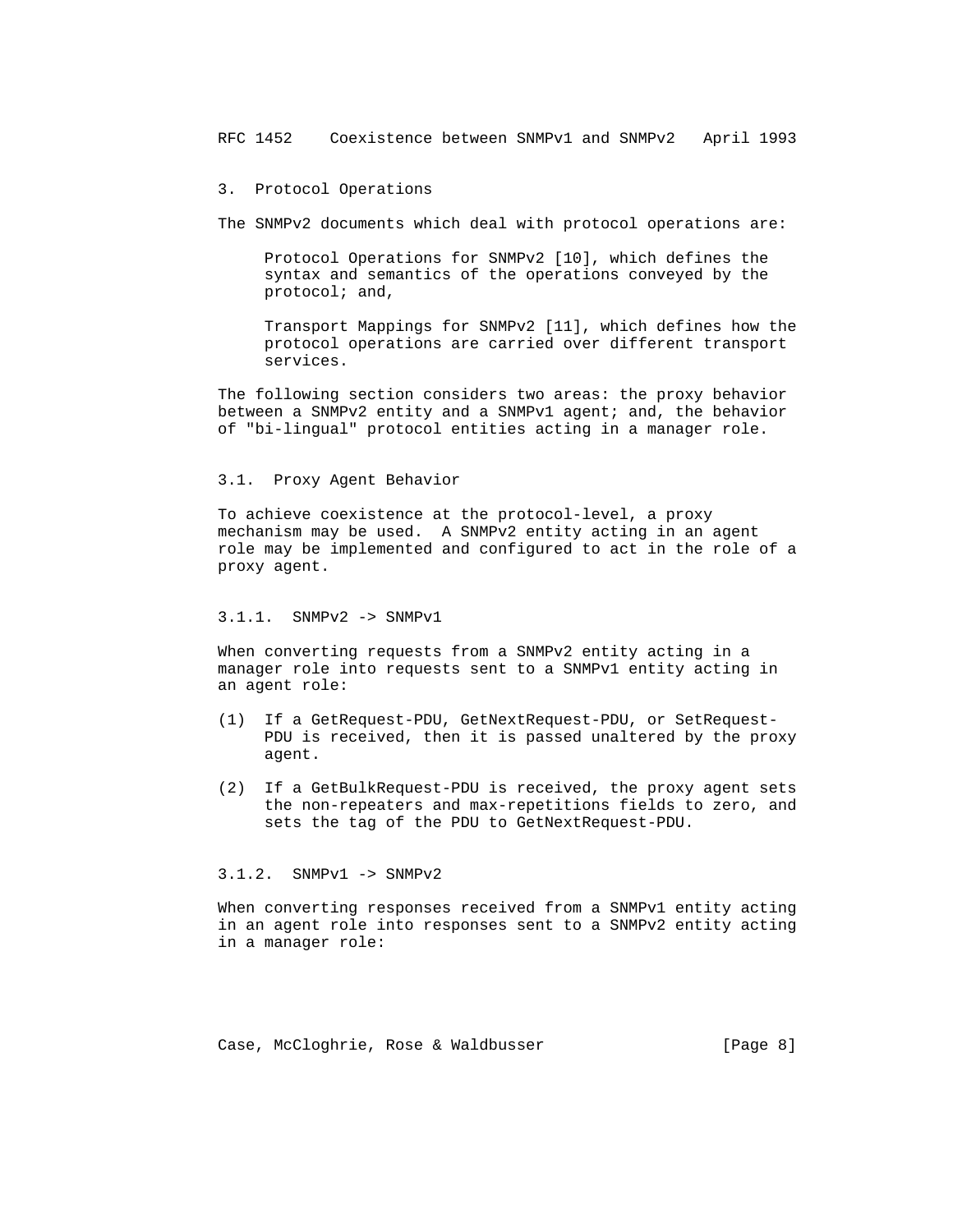(1) If a GetResponse-PDU is received, then it is passed unaltered by the proxy agent. Note that even though a SNMPv2 entity will never generate a Response-PDU with a error-status field having a value of 'noSuchName', 'badValue', or 'readOnly', the proxy agent must not change this field. This allows the SNMPv2 entity acting in a manager role to interpret the response correctly.

 If a GetResponse-PDU is received with an error-status field having a value of 'tooBig', the proxy agent will remove the contents of the variable-bindings field before propagating the response. Note that even though a SNMPv2 entity will never generate a 'tooBig' in response to a GetBulkRequestPDU, the proxy agent must propagate such a response.

 (2) If a Trap-PDU is received, then it is mapped into a SNMPv2-Trap-PDU. This is done by prepending onto the variable-bindings field two new bindings: sysUpTime.0 [12], which takes its value from the timestamp field of the Trap-PDU; and, snmpTrapOID.0 [13], which is calculated thusly: if the value of generic-trap field is 'enterpriseSpecific', then the value used is the concatenation of the enterprise field from the Trap-PDU with two additional sub-identifiers, '0', and the value of the specific-trap field; otherwise, the value of the corresponding trap defined in [13] is used. (For example, if the value of the generic-trap field is 'coldStart', then the coldStart trap [13] is used.) Then, one new binding is appended onto the variable-bindings field: snmpTrapEnterpriseOID.0 [13], which takes its value from the enterprise field of the Trap-PDU. To determine the destinations for the SNMPv2-Trap-PDU, the proxy agent applies the procedures defined in Section 4.2.6 of [10], with the exception that no check is made to see if the instances associated with this trap are present in the proxy agent's view.

Case, McCloghrie, Rose & Waldbusser (Page 9]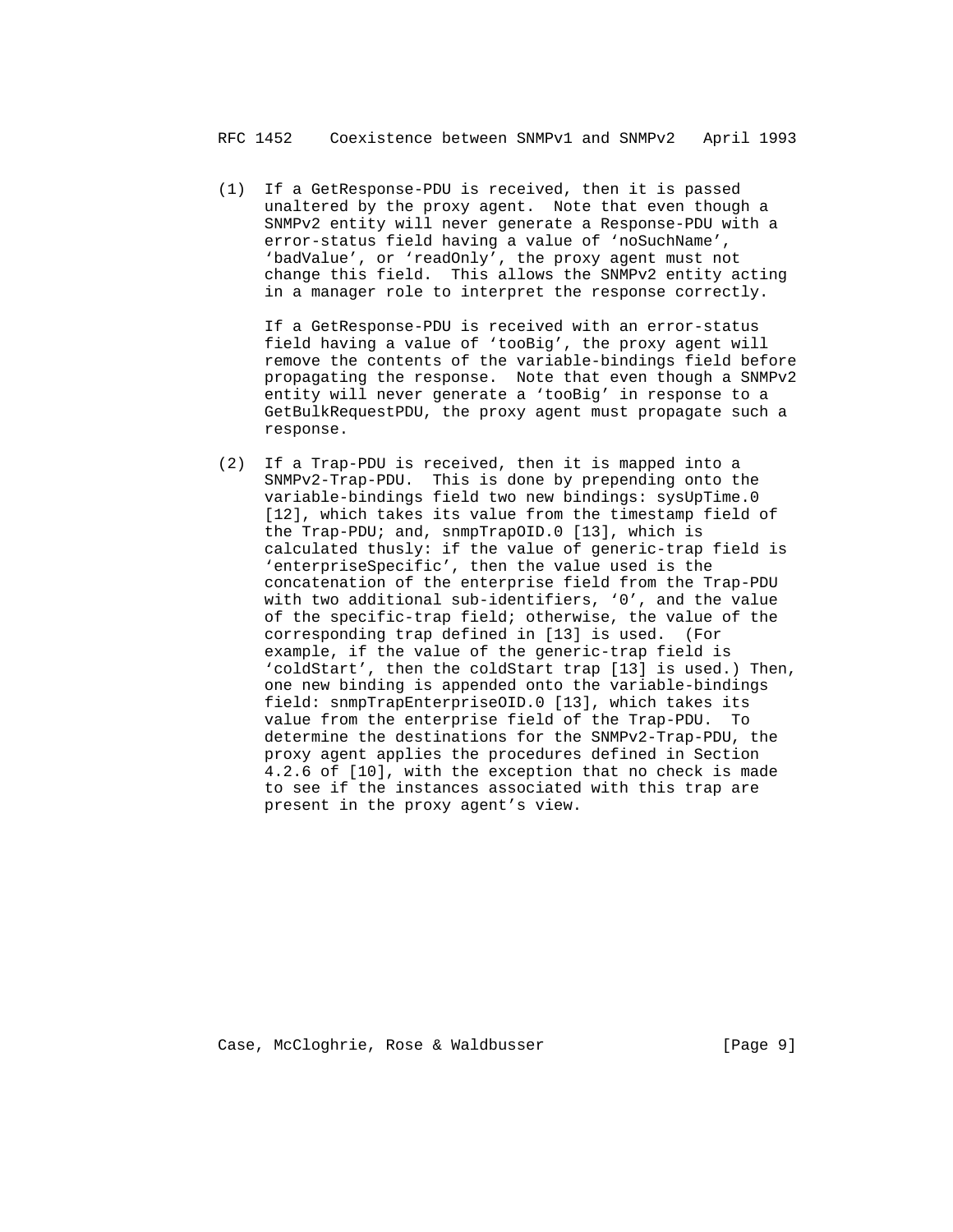# 3.2. Bi-lingual Manager Behavior

 To achieve coexistence at the protocol-level, a protocol entity acting in a manager role might support both SNMPv1 and SNMPv2. When a management application needs to contact a protocol entity acting in an agent role, the entity acting in a manager role consults a local database to select the correct management protocol to use.

 In order to provide transparency to management applications, the entity acting in a manager role must map operations as if it were acting as a proxy agent.

Case, McCloghrie, Rose & Waldbusser [Page 10]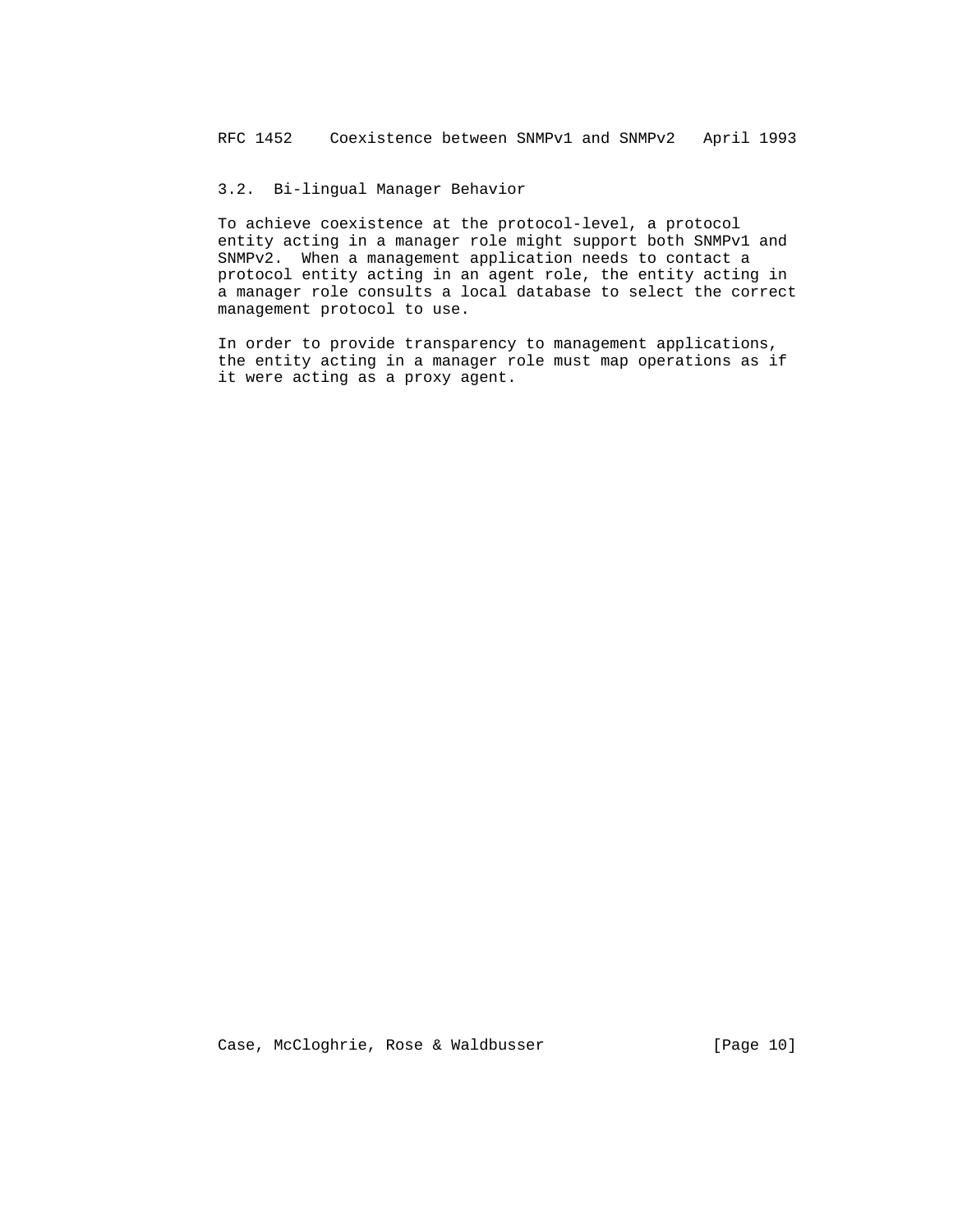4. Acknowledgements

 The comments of the SNMP version 2 working group are gratefully acknowledged:

 Beth Adams, Network Management Forum Steve Alexander, INTERACTIVE Systems Corporation David Arneson, Cabletron Systems Toshiya Asaba Fred Baker, ACC Jim Barnes, Xylogics, Inc. Brian Bataille Andy Bierman, SynOptics Communications, Inc. Uri Blumenthal, IBM Corporation Fred Bohle, Interlink Jack Brown Theodore Brunner, Bellcore Stephen F. Bush, GE Information Services Jeffrey D. Case, University of Tennessee, Knoxville John Chang, IBM Corporation Szusin Chen, Sun Microsystems Robert Ching Chris Chiotasso, Ungermann-Bass Bobby A. Clay, NASA/Boeing John Cooke, Chipcom Tracy Cox, Bellcore Juan Cruz, Datability, Inc. David Cullerot, Cabletron Systems Cathy Cunningham, Microcom James R. (Chuck) Davin, Bellcore Michael Davis, Clearpoint Mike Davison, FiberCom Cynthia DellaTorre, MITRE Taso N. Devetzis, Bellcore Manual Diaz, DAVID Systems, Inc. Jon Dreyer, Sun Microsystems David Engel, Optical Data Systems Mike Erlinger, Lexcel Roger Fajman, NIH Daniel Fauvarque, Sun Microsystems Karen Frisa, CMU Shari Galitzer, MITRE Shawn Gallagher, Digital Equipment Corporation Richard Graveman, Bellcore Maria Greene, Xyplex, Inc.

Case, McCloghrie, Rose & Waldbusser [Page 11]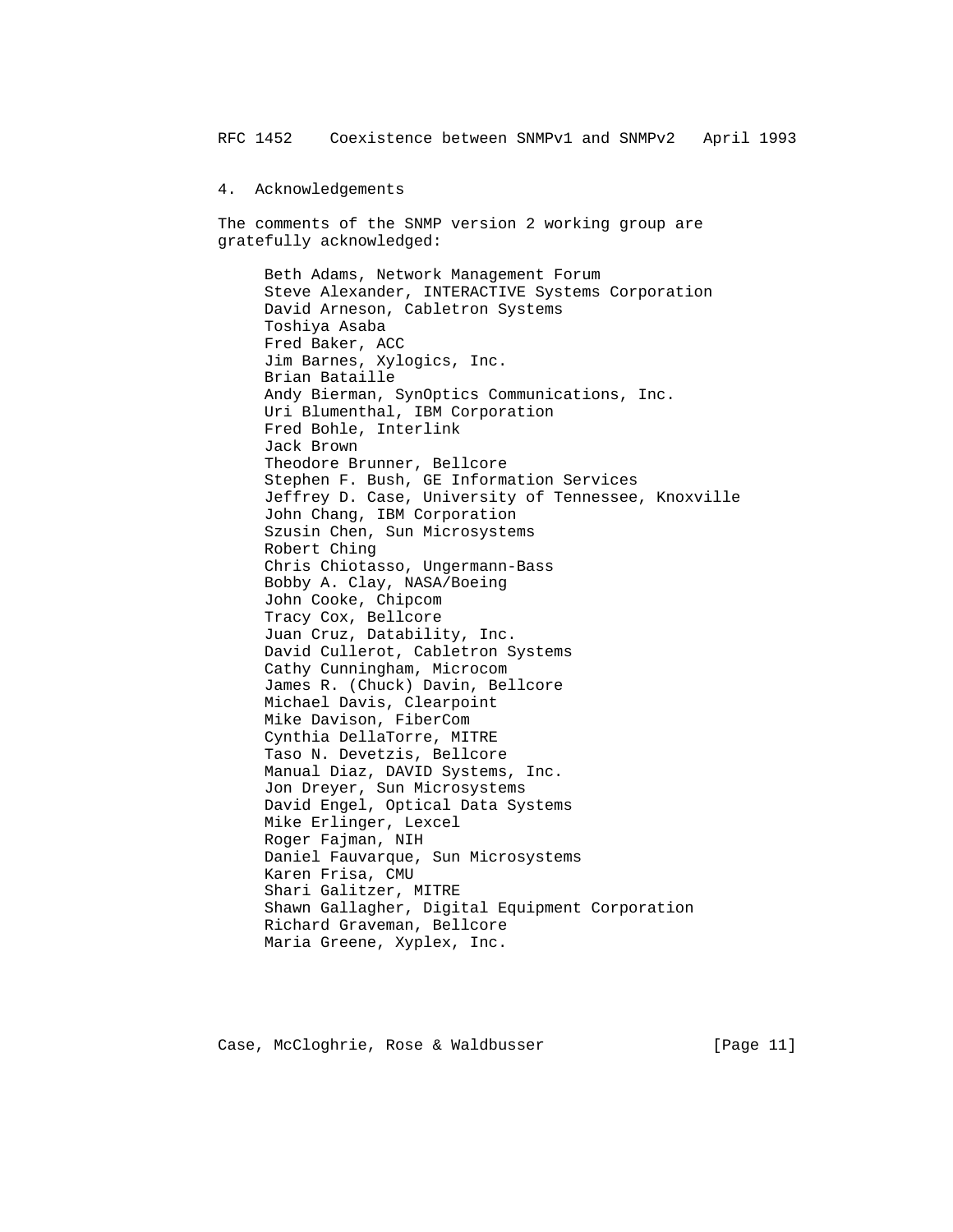Michel Guittet, Apple Robert Gutierrez, NASA Bill Hagerty, Cabletron Systems Gary W. Haney, Martin Marietta Energy Systems Patrick Hanil, Nokia Telecommunications Matt Hecht, SNMP Research, Inc. Edward A. Heiner, Jr., Synernetics Inc. Susan E. Hicks, Martin Marietta Energy Systems Geral Holzhauer, Apple John Hopprich, DAVID Systems, Inc. Jeff Hughes, Hewlett-Packard Robin Iddon, Axon Networks, Inc. David Itusak Kevin M. Jackson, Concord Communications, Inc. Ole J. Jacobsen, Interop Company Ronald Jacoby, Silicon Graphics, Inc. Satish Joshi, SynOptics Communications, Inc. Frank Kastenholz, FTP Software Mark Kepke, Hewlett-Packard Ken Key, SNMP Research, Inc. Zbiginew Kielczewski, Eicon Jongyeoi Kim Andrew Knutsen, The Santa Cruz Operation Michael L. Kornegay, VisiSoft Deirdre C. Kostik, Bellcore Cheryl Krupczak, Georgia Tech Mark S. Lewis, Telebit David Lin David Lindemulder, AT&T/NCR Ben Lisowski, Sprint David Liu, Bell-Northern Research John Lunny, The Wollongong Group Robert C. Lushbaugh Martin, Marietta Energy Systems Michael Luufer, BBN Carl Madison, Star-Tek, Inc. Keith McCloghrie, Hughes LAN Systems Evan McGinnis, 3Com Corporation Bill McKenzie, IBM Corporation Donna McMaster, SynOptics Communications, Inc. John Medicke, IBM Corporation Doug Miller, Telebit Dave Minnich, FiberCom Mohammad Mirhakkak, MITRE Rohit Mital, Protools George Mouradian, AT&T Bell Labs

Case, McCloghrie, Rose & Waldbusser [Page 12]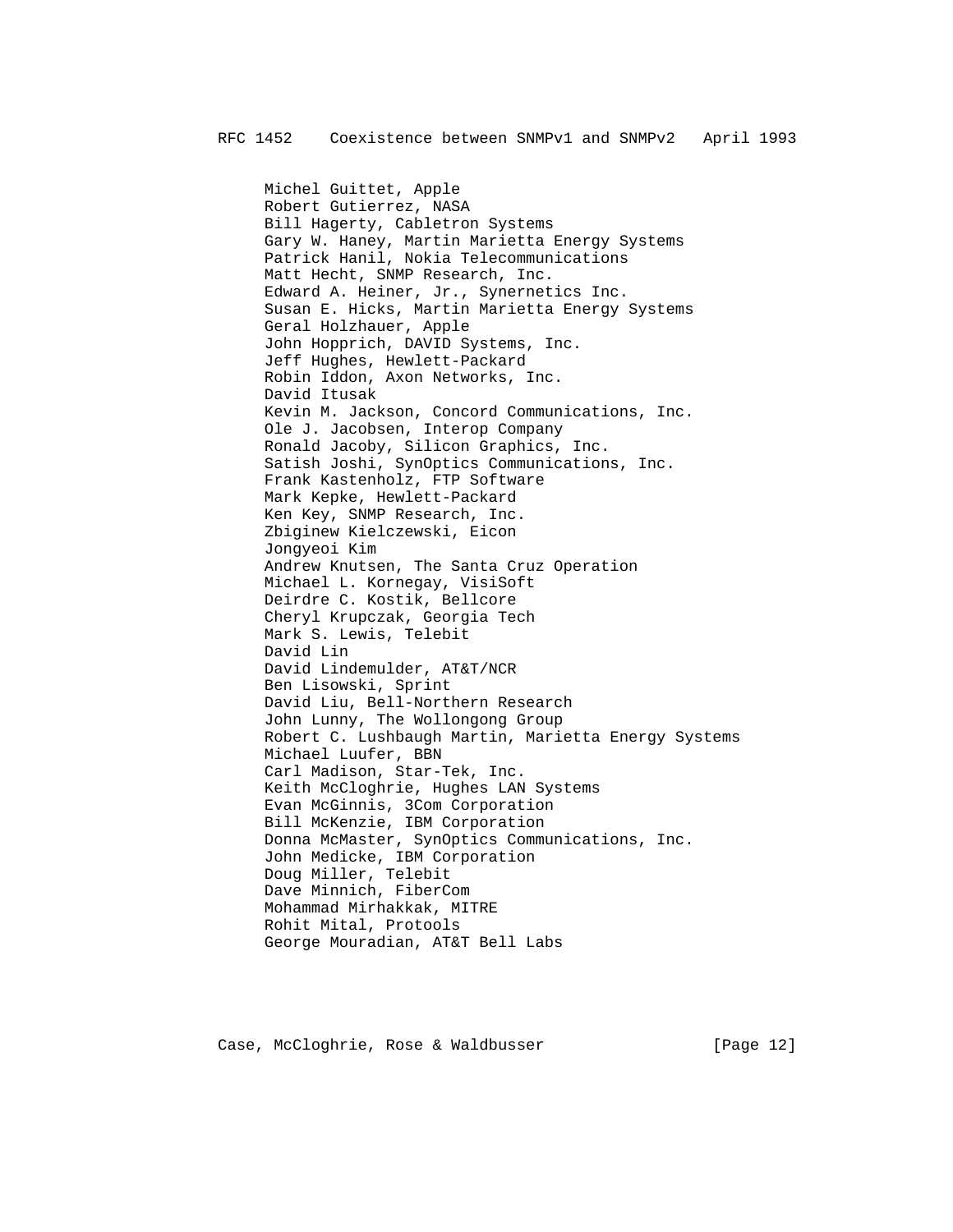Patrick Mullaney, Cabletron Systems Dan Myers, 3Com Corporation Rina Nathaniel, Rad Network Devices Ltd. Hien V. Nguyen, Sprint Mo Nikain Tom Nisbet William B. Norton, MERIT Steve Onishi, Wellfleet Communications, Inc. David T. Perkins, SynOptics Communications, Inc. Carl Powell, BBN Ilan Raab, SynOptics Communications, Inc. Richard Ramons, AT&T Venkat D. Rangan, Metric Network Systems, Inc. Louise Reingold, Sprint Sam Roberts, Farallon Computing, Inc. Kary Robertson, Concord Communications, Inc. Dan Romascanu, Lannet Data Communications Ltd. Marshall T. Rose, Dover Beach Consulting, Inc. Shawn A. Routhier, Epilogue Technology Corporation Chris Rozman Asaf Rubissa, Fibronics Jon Saperia, Digital Equipment Corporation Michael Sapich Mike Scanlon, Interlan Sam Schaen, MITRE John Seligson, Ultra Network Technologies Paul A. Serice, Corporation for Open Systems Chris Shaw, Banyan Systems Timon Sloane Robert Snyder, Cisco Systems Joo Young Song Roy Spitier, Sprint Einar Stefferud, Network Management Associates John Stephens, Cayman Systems, Inc. Robert L. Stewart, Xyplex, Inc. (chair) Kaj Tesink, Bellcore Dean Throop, Data General Ahmet Tuncay, France Telecom-CNET Maurice Turcotte, Racal Datacom Warren Vik, INTERACTIVE Systems Corporation Yannis Viniotis Steven L. Waldbusser, Carnegie Mellon Universitty Timothy M. Walden, ACC Alice Wang, Sun Microsystems James Watt, Newbridge

Case, McCloghrie, Rose & Waldbusser [Page 13]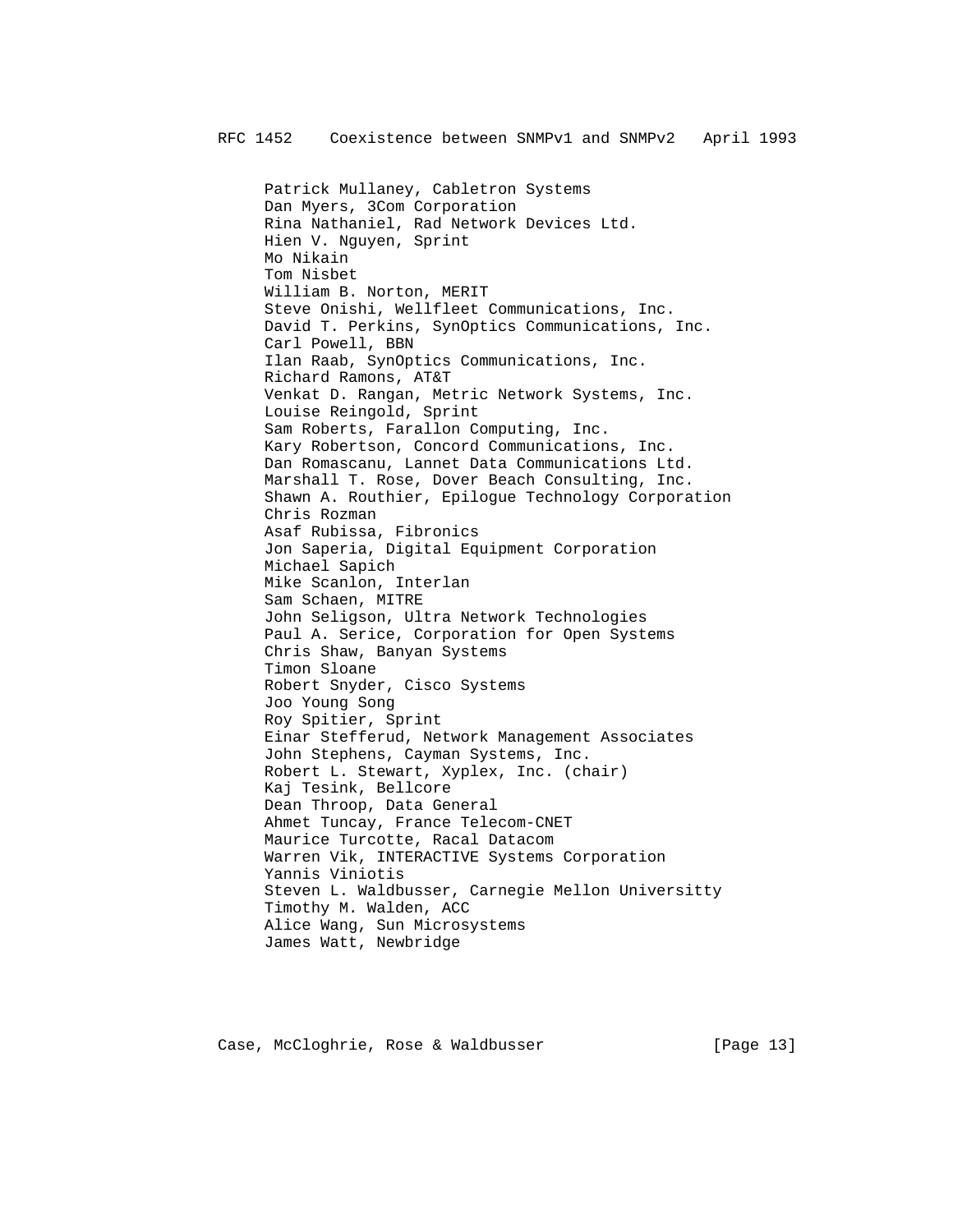Luanne Waul, Timeplex Donald E. Westlake III, Digital Equipment Corporation Gerry White Bert Wijnen, IBM Corporation Peter Wilson, 3Com Corporation Steven Wong, Digital Equipment Corporation Randy Worzella, IBM Corporation Daniel Woycke, MITRE Honda Wu Jeff Yarnell, Protools Chris Young, Cabletron Kiho Yum, 3Com Corporation

Case, McCloghrie, Rose & Waldbusser [Page 14]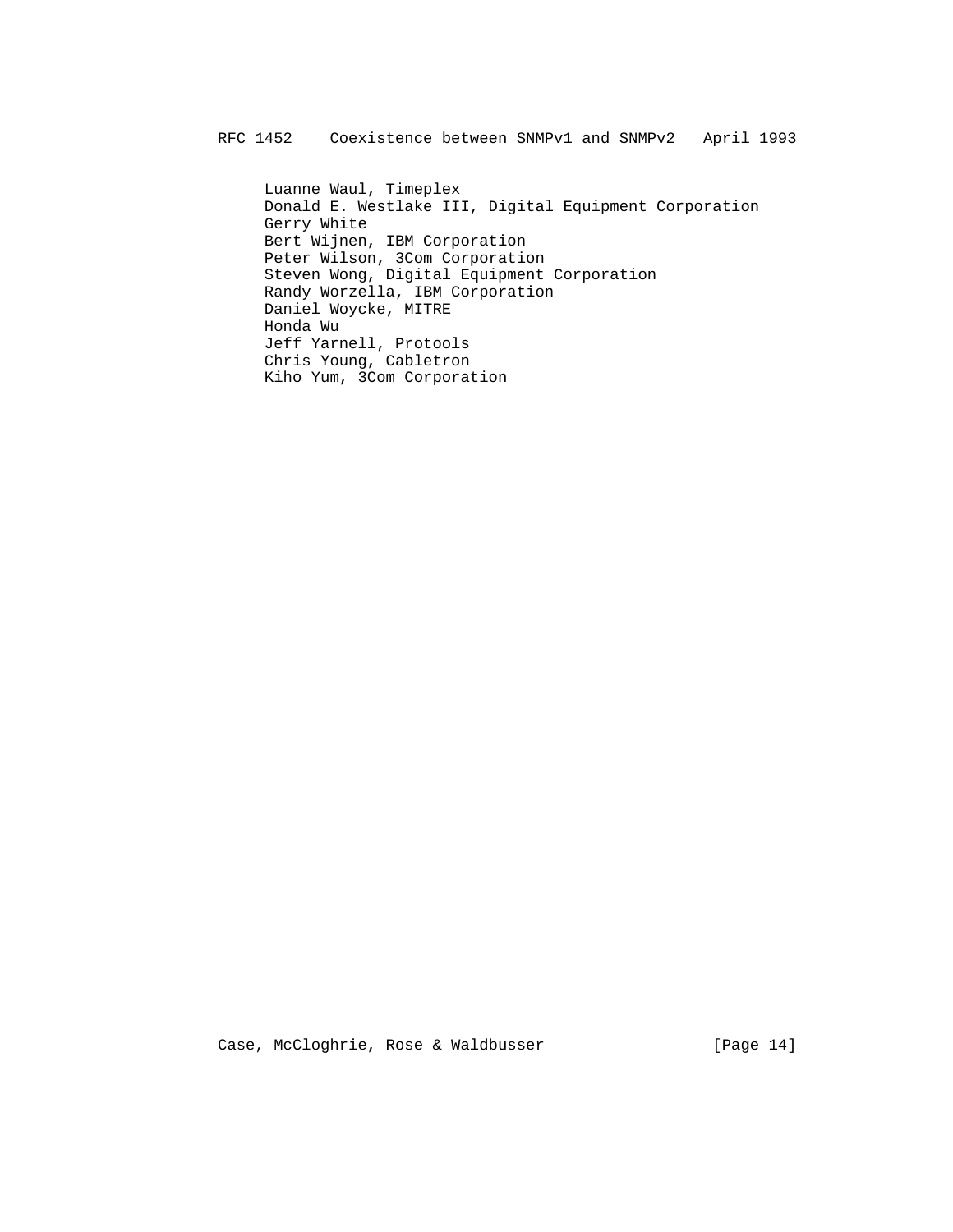- 5. References
- [1] Case, J., McCloghrie, K., Rose, M., and Waldbusser, S., "Introduction to version 2 of the Internet-standard Network Management Framework", RFC 1441, SNMP Research, Inc., Hughes LAN Systems, Dover Beach Consulting, Inc., Carnegie Mellon University, April 1993.
- [2] Rose, M., and McCloghrie, K., "Structure and Identification of Management Information for TCP/IP-based internets", STD 16, RFC 1155, May 1990.
- [3] Rose, M., and McCloghrie, K., "Concise MIB Definitions", STD 16, RFC 1212, March 1991.
- [4] Case, J., Fedor, M., Schoffstall, M., Davin, J., "Simple Network Management Protocol", STD 15, RFC 1157, SNMP Research, Performance Systems International, MIT Laboratory for Computer Science, May 1990.
- [5] Information processing systems Open Systems Interconnection - Specification of Abstract Syntax Notation One (ASN.1), International Organization for Standardization. International Standard 8824, (December, 1987).
- [6] Case, J., McCloghrie, K., Rose, M., and Waldbusser, S., "Structure of Management Information for version 2 of the Simple Network Management Protocol (SNMPv2)", RFC 1442, SNMP Research, Inc., Hughes LAN Systems, Dover Beach Consulting, Inc., Carnegie Mellon University, April 1993.
- [7] Case, J., McCloghrie, K., Rose, M., and Waldbusser, S., "Textual Conventions for version 2 of the the Simple Network Management Protocol (SNMPv2)", RFC 1443, SNMP Research, Inc., Hughes LAN Systems, Dover Beach Consulting, Inc., Carnegie Mellon University, April 1993.
- [8] Case, J., McCloghrie, K., Rose, M., and Waldbusser, S., "Conformance Statements for version 2 of the the Simple Network Management Protocol (SNMPv2)", RFC 1444, SNMP Research, Inc., Hughes LAN Systems, Dover Beach Consulting, Inc., Carnegie Mellon University, April 1993.

Case, McCloghrie, Rose & Waldbusser [Page 15]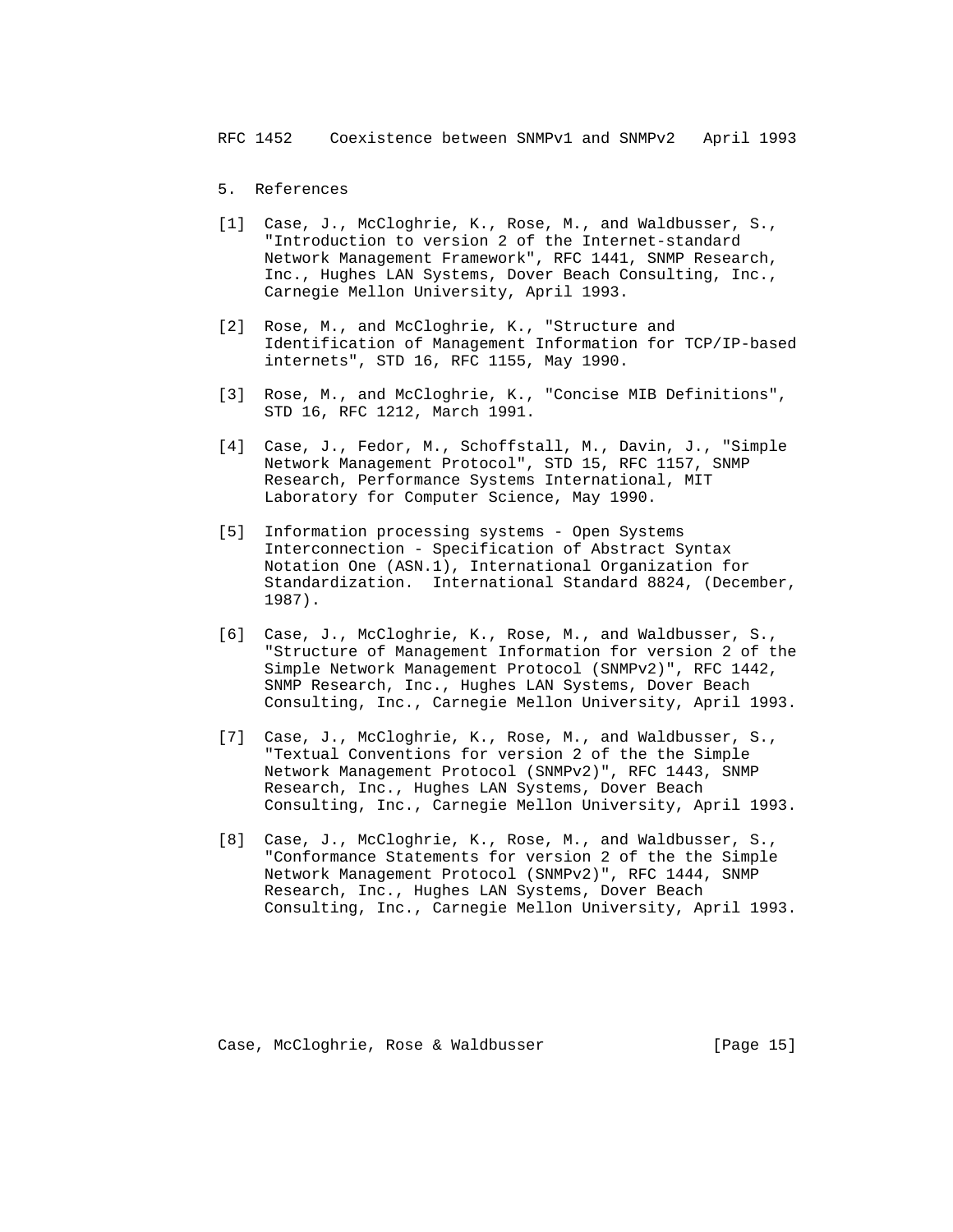- [9] McCloghrie, K., and Rose, M., "A Convention for Describing SNMP-based Agents", RFC 1303, Hughes LAN Systems, Dover Beach Consulting, Inc., February 1992.
- [10] Case, J., McCloghrie, K., Rose, M., and Waldbusser, S., "Protocol Operations for version 2 of the Simple Network Management Protocol (SNMPv2)", RFC 1448, SNMP Research, Inc., Hughes LAN Systems, Dover Beach Consulting, Inc., Carnegie Mellon University, April 1993.
- [11] Case, J., McCloghrie, K., Rose, M., and Waldbusser, S., "Transport Mappings for version 2 of the Simple Network Management Protocol (SNMPv2)", RFC 1449, SNMP Research, Inc., Hughes LAN Systems, Dover Beach Consulting, Inc., Carnegie Mellon University, April 1993.
- [12] McCloghrie, K., and Rose, M., "Management Information Base for Network Management of TCP/IP-based internets: MIB-II", STD 17, RFC 1213, March 1991.
- [13] Case, J., McCloghrie, K., Rose, M., and Waldbusser, S., "Management Information Base for version 2 of the Simple Network Management Protocol (SNMPv2)", RFC 1450, SNMP Research, Inc., Hughes LAN Systems, Dover Beach Consulting, Inc., Carnegie Mellon University, April 1993.